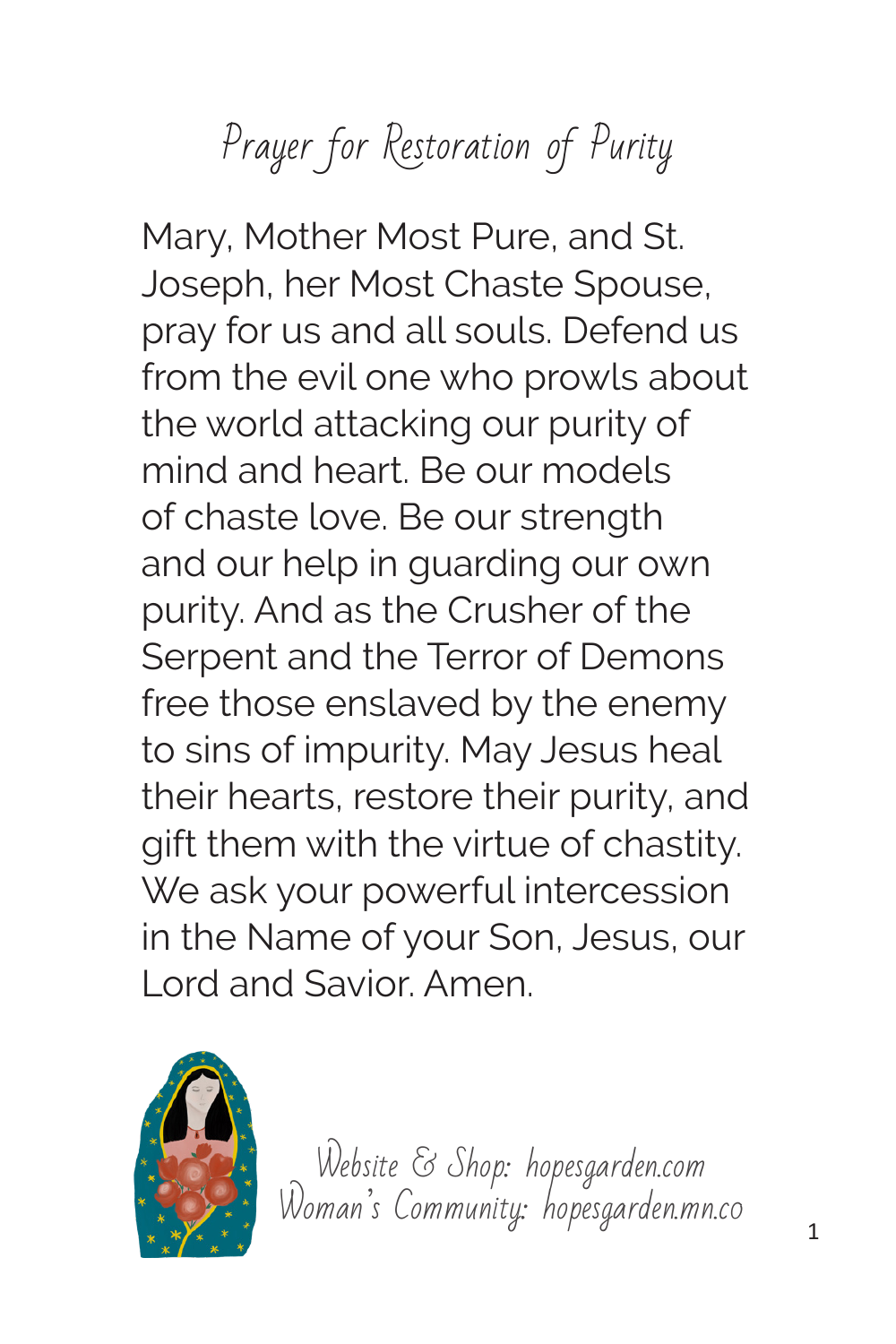### Prayer to End Internet Pornography

Blessed Carlo, you used the internet to spread Truth, love of Jesus and devotion to His Eucharistic Presence. The enemy of our souls infects the internet with impurity, lies and darkness. Through your intercession, may Jesus' Truth and Love triumph so He may reign as King over the internet as well as in our hearts and our homes. We ask, in particular, for you, Blessed Carlo, to pray with us for the abolishment of internet pornography and for protection from this evil for ourselves and all our loved ones. Amen.

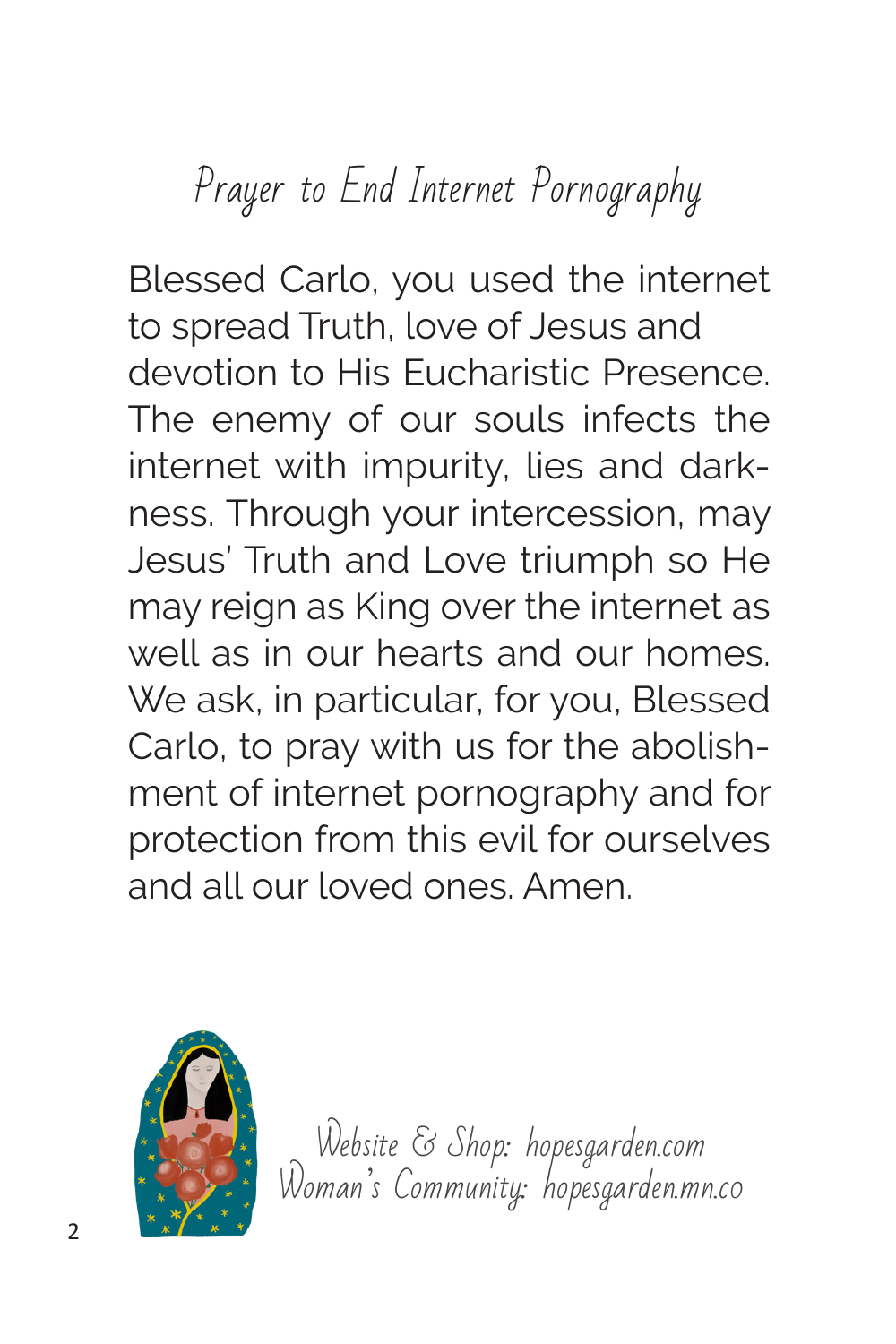# Prayer to Our Lady of the New Dawn

O Mary, Mother Most Pure, Bearer of the Light, come into our darkness. May the pure Light of your Son, Christ our Lord, fill our hearts and radiate into the darkness around us so we, too, may be bearers of the Light. Amen.

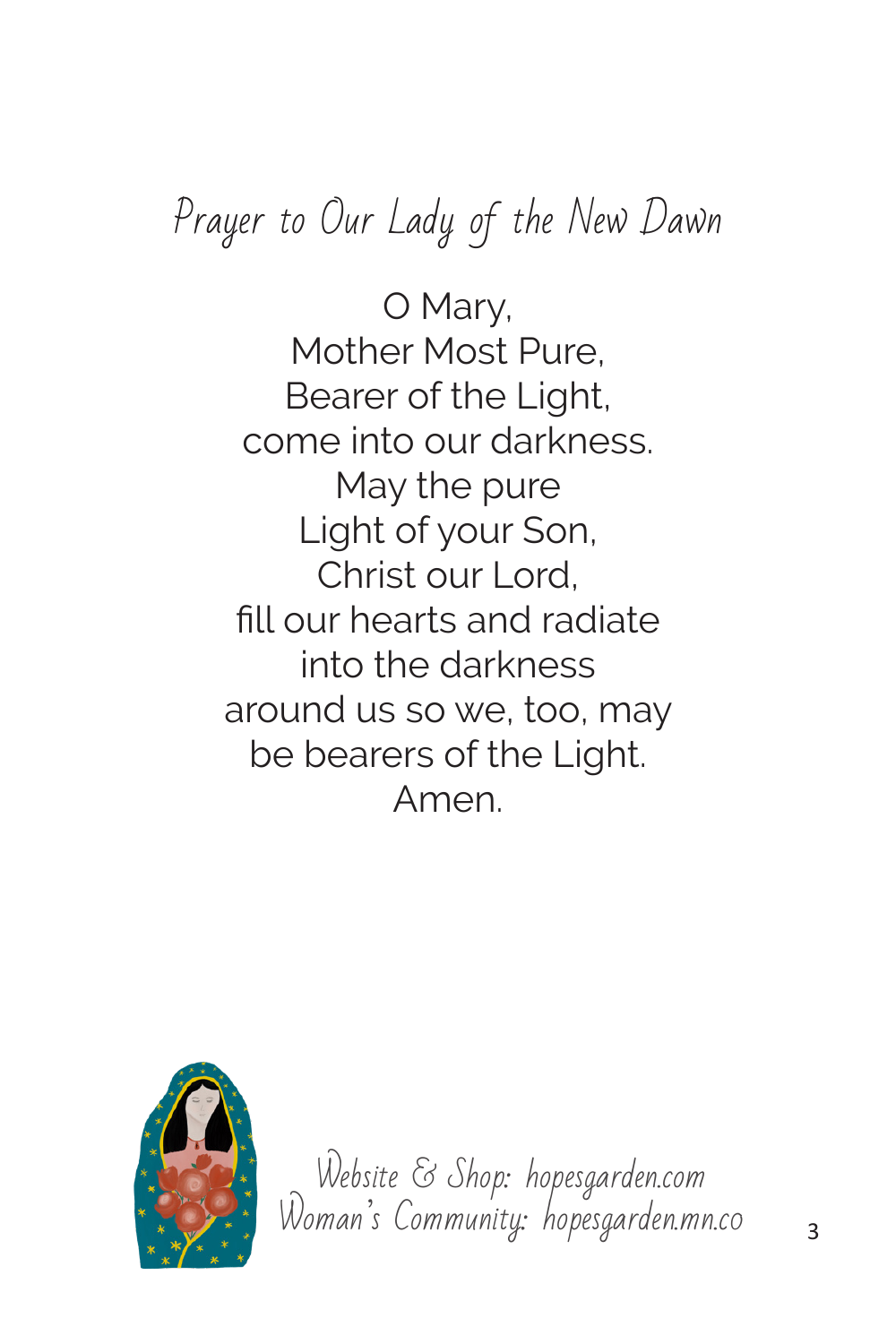## Prayer for Jesus' Living Roses

O Christ, our Bridegroom and Mary, Mystical Rose of God, please give to each and every one of Your wounded Roses the comfort of Your Presence. Let them know they are not alone. Gather them in your mantle, Mary, and make them a fragrant bouquet of living roses for our Beloved. Amen.

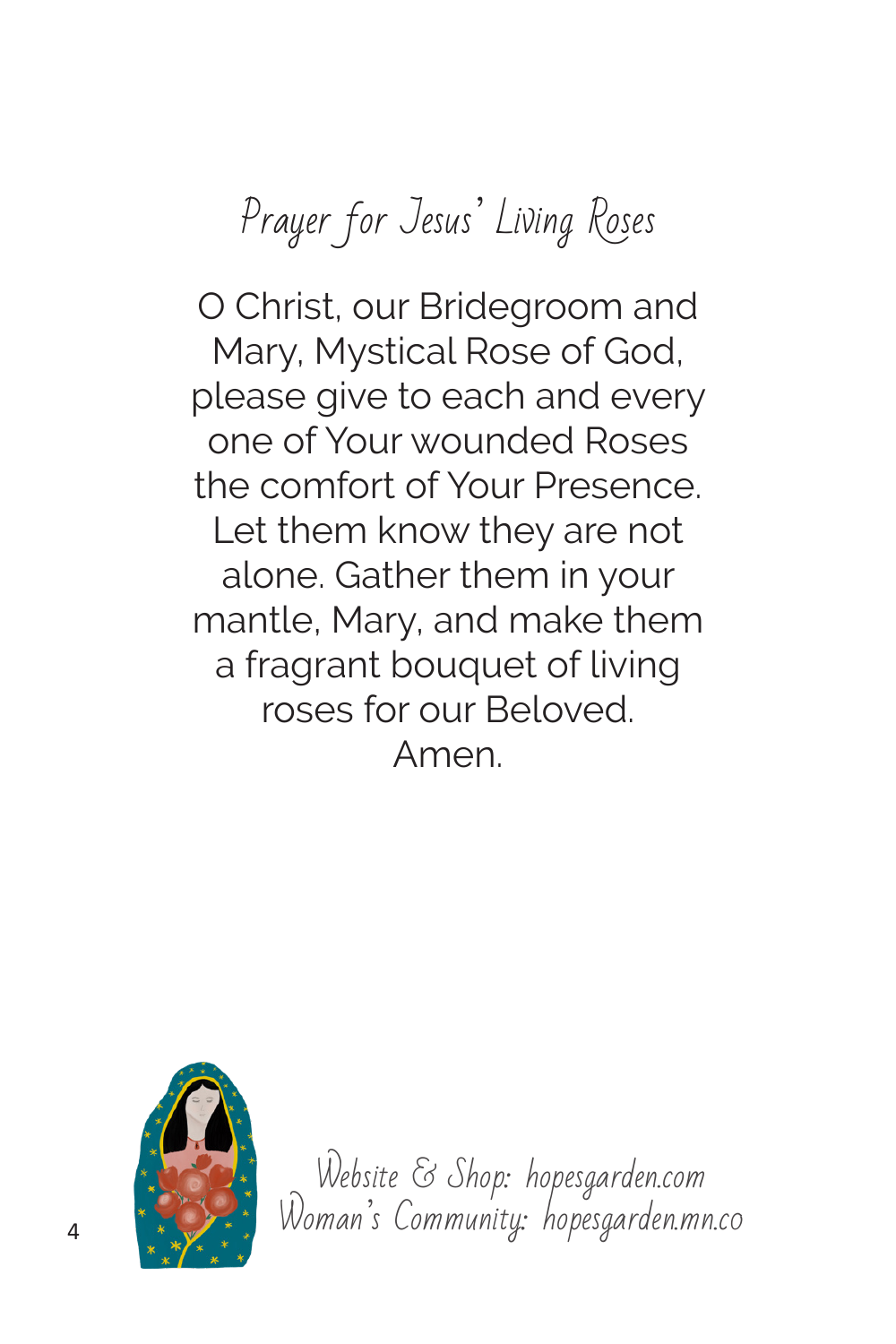Prayer for Healing of Men's Hearts

Our Lady of Guadalupe, please place all the men entrusted to my heart and all your sons, brothers of our Divine Bridegroom, in the tilma of Saint Juan Diego. May they learn from your humble servant the power of gentleness, obedience to the will of God, and fearless trust in His Mercy. Humble and courageous Juan Diego, carry them to the Heart of Christ our Bridegroom so He may heal their masculine hearts and teach them to love as He loves. Amen.